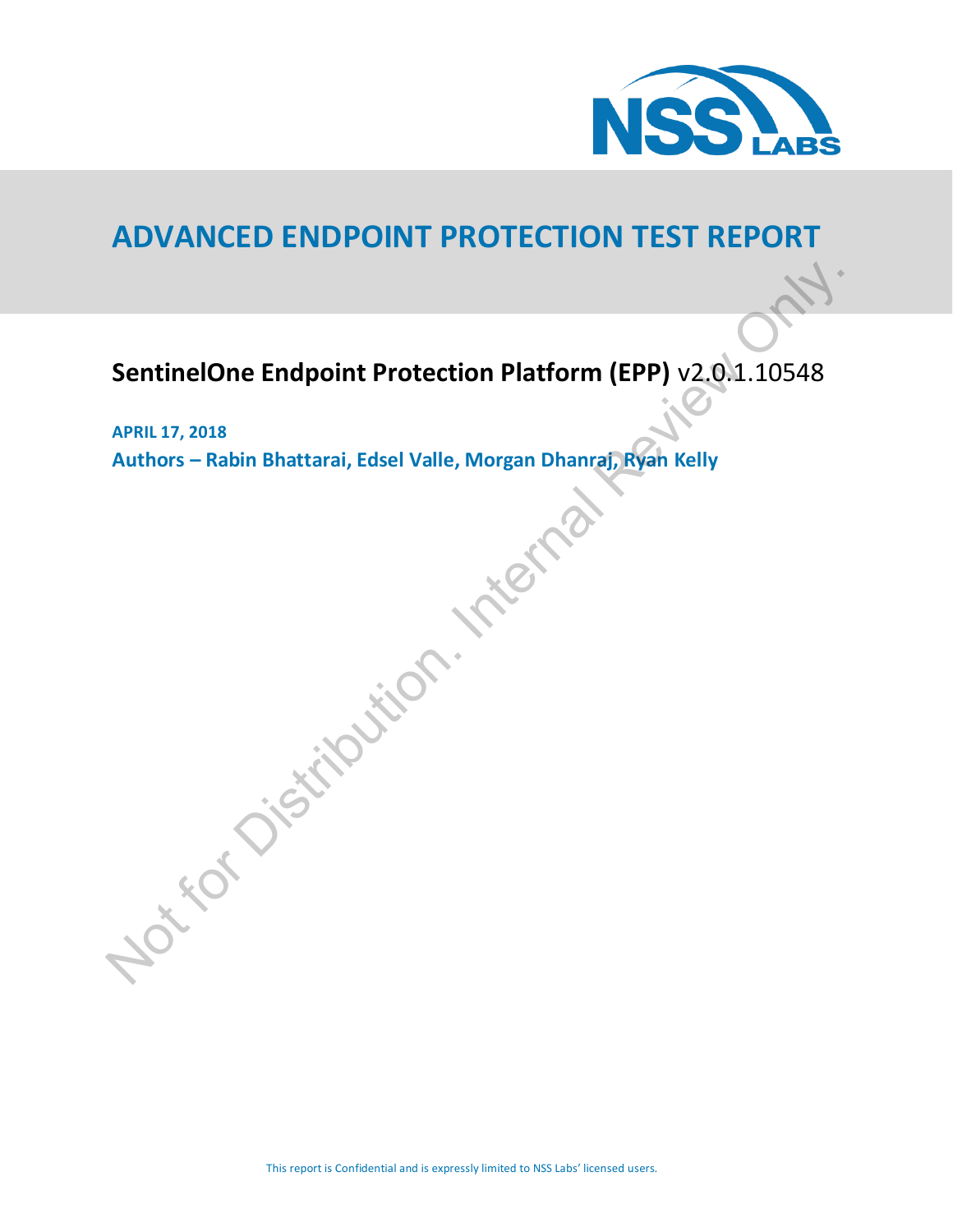## <span id="page-1-1"></span>**Overview**

NSS Labs performed an independent test of the SentinelOne Endpoint Protection Platform (EPP) v2.0.1.10548. The product was subjected to thorough testing at the NSS facility in Austin, Texas, based on the Advanced Endpoint Protection (AEP) Test Methodology v2.0, which is available at [www.nsslabs.com.](http://www.nsslabs.com./) This test was conducted free of charge and NSS did not receive any compensation in return for SentinelOne's inclusion.

| charge and NSS did not receive any compensation in return for SentinelOne's inclusion.                                                                                                                                                                                                                                                                                                                                                                                                                                                                                                          |             |       |                   |                           |                    |          |                           |          |
|-------------------------------------------------------------------------------------------------------------------------------------------------------------------------------------------------------------------------------------------------------------------------------------------------------------------------------------------------------------------------------------------------------------------------------------------------------------------------------------------------------------------------------------------------------------------------------------------------|-------------|-------|-------------------|---------------------------|--------------------|----------|---------------------------|----------|
| This report provides detailed information about this product and its security effectiveness. Additional comparative<br>information is available at www.nsslabs.com.                                                                                                                                                                                                                                                                                                                                                                                                                             |             |       |                   |                           |                    |          |                           |          |
| As part of the initial AEP test setup, products were configured in a deployment mode typical to enterprises. As<br>such, products were configured to mimic an enterprise environment by applying typical applications such as<br>exclusion policies and tuning requirements. All product-based configurations are reviewed, validated, and<br>approved by NSS prior to the test. Every effort is made to ensure optimal security effectiveness, as would be the<br>aim of a typical customer deploying the product in a live environment. Figure 1 presents the overall results of the<br>test. |             |       |                   |                           |                    |          |                           |          |
| 3-Year TCO - 500 Agents (US\$)<br>Product                                                                                                                                                                                                                                                                                                                                                                                                                                                                                                                                                       |             |       |                   |                           |                    |          |                           |          |
| SentinelOne Endpoint Protection Platform (EPP) v2.0.1.10548                                                                                                                                                                                                                                                                                                                                                                                                                                                                                                                                     |             |       |                   | \$41,625                  |                    |          |                           |          |
|                                                                                                                                                                                                                                                                                                                                                                                                                                                                                                                                                                                                 | <b>HTTP</b> | Email | Docs &<br>Scripts | Offline<br><b>Threats</b> | Unknown<br>Threats | Exploits | Blended<br><b>Threats</b> | Evasions |
| <b>Block Rate</b>                                                                                                                                                                                                                                                                                                                                                                                                                                                                                                                                                                               | 100%        | 100%  | 100%              | 100%                      | 53.8%              | 98.4%    | 50.0%                     | 100%     |
| <b>Additional Detection Rate</b>                                                                                                                                                                                                                                                                                                                                                                                                                                                                                                                                                                | 0.0%        | 0.0%  | $0.0\%$           | 0.0%                      | 7.7%               | 1.6%     | 10.0%                     | 0.0%     |
| <b>Figure 1 - Overall Test Results</b><br>Block Rate is defined as the percentage of exploits and malware blocked within 15 minutes. The Additional<br>Detection Rate depicts the percentage of exploits and malware detected but not blocked within 30 minutes.                                                                                                                                                                                                                                                                                                                                |             |       |                   |                           |                    |          |                           |          |
| An AEP product with a low block rate will incur less security savings in the event of a breach, since additional<br>operational overhead will be required to remediate the effects of a compromised system and protect the business.<br>For detailed TCO analysis, please see the TCO Comparative Report at www.nsslabs.com.                                                                                                                                                                                                                                                                    |             |       |                   |                           |                    |          |                           |          |
| $x^2$                                                                                                                                                                                                                                                                                                                                                                                                                                                                                                                                                                                           |             |       |                   |                           |                    |          |                           |          |

## <span id="page-1-0"></span>**Figure 1 – Overall Test Results**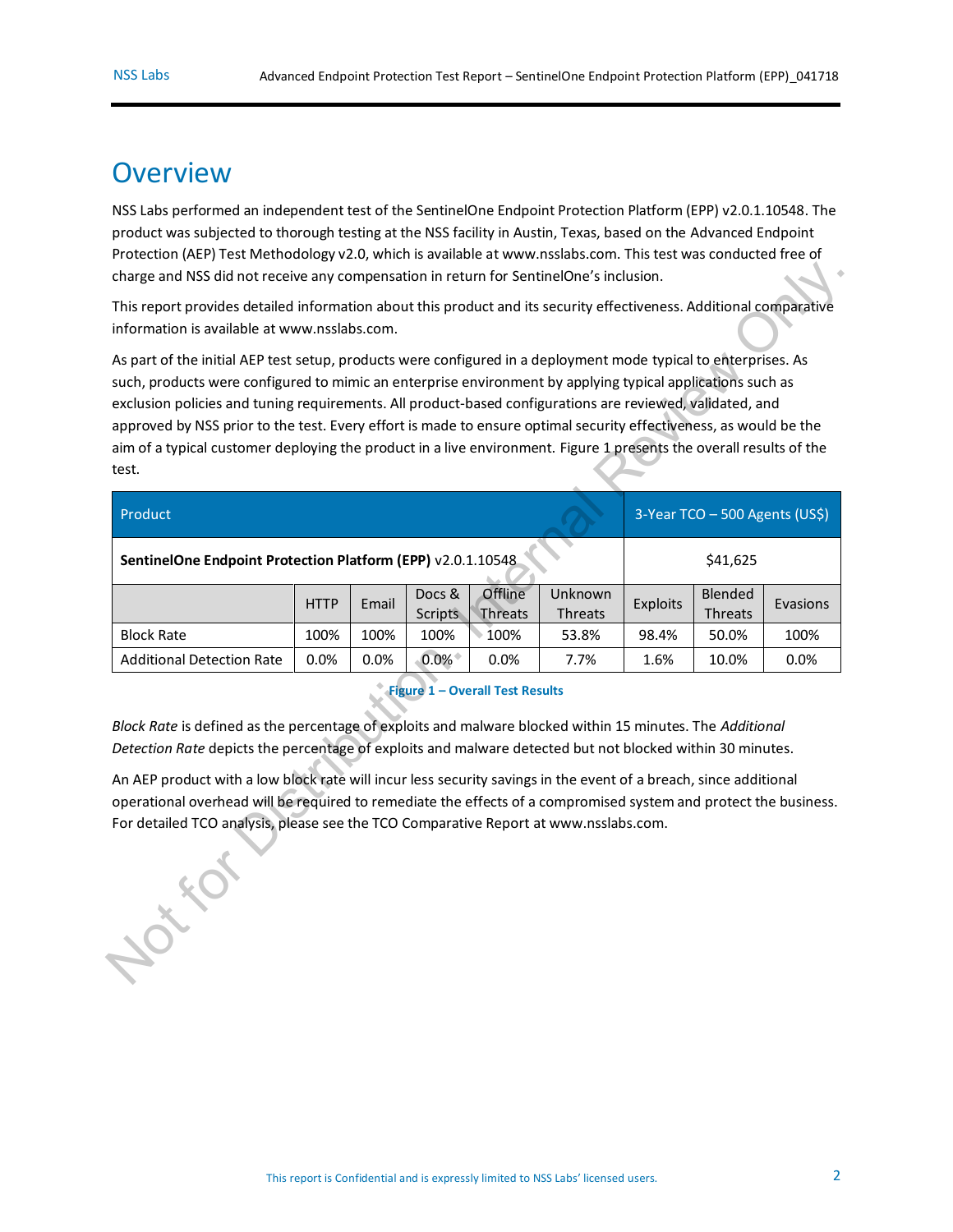## **Table of Contents**

| <b>Table of Figures</b> |  |
|-------------------------|--|

## **Table of Figures**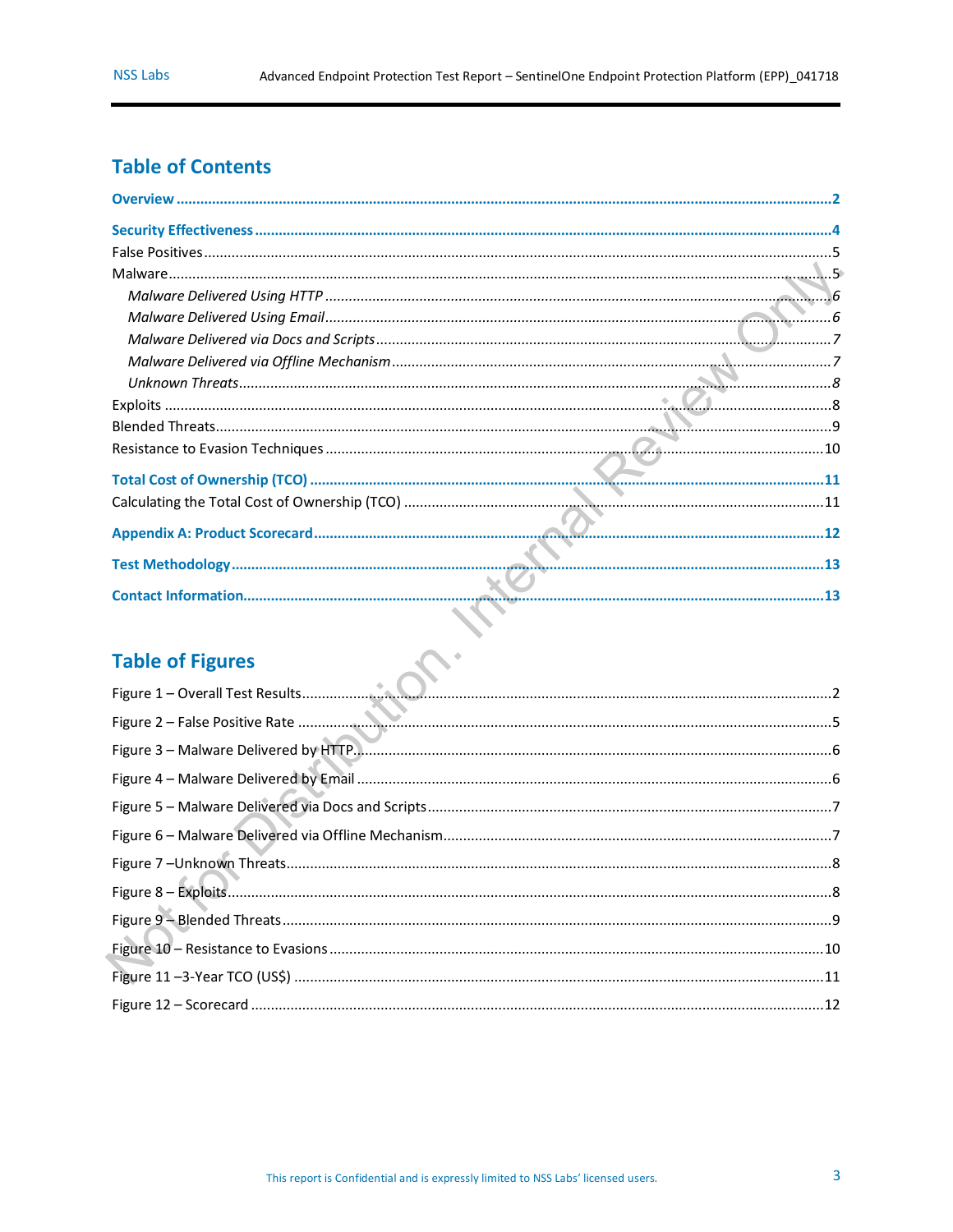## <span id="page-3-0"></span>Security Effectiveness

The aim of this section is to verify that the AEP product is capable of detecting, preventing, and continuously logging threats accurately, whilst remaining resistant to false positives. This section utilizes real threats and attack methods that exist in the wild and that are being used by cybercriminals and other threat actors, based on attacks collected from NSS' global threat intelligence network.

The ultimate goal of any attack on a computer system is to gain access to a target host and perform an unauthorized action that results in the compromise of an asset or data. Computer systems are designed with many levels of protection to prevent unauthorized access. However, intruders may use several techniques to circumvent these protections, such as targeting vulnerable services, invoking backdoor privilege escalation, or replacing key operating system files. AEP products protect against automated and manual threats by leveraging the following key capabilities:

- Inbound threat detection and prevention (prior to execution)
- Execution-based threat detection and prevention (during execution)
- Continuous monitoring post-infection and ability to act in the event of compromise (post-execution)

NSS has created a unique testing infrastructure—the NSS Labs Live Testing™ harness, which incorporates multiple product combinations, or "stacks," within the attack chain. Each stack consists of either an operating system alone or an operating system with additional applications installed (e.g., a browser, Java, and Adobe Acrobat). These stacks make up NSS' Continuous Security Validation Platform. This test harness continuously captures suspicious URLs, exploits, and malicious files from threat data generated from NSS and its customers, as well as data from open-source and commercial threat feeds. Captured malicious samples are then further validated to confirm that they are malicious in nature. During testing, NSS combines its knowledge of a product's offensive capabilities with these samples. from NSS' global threat intelligence network.<br>
the goal of any attack on a computer system is to gain access to a target host and perform an<br>
exercution that results in the compromise of data. Computer systems are designed

An AEP product must be able to detect, prevent, continuously monitor, and take action against threats while providing end-to-end visibility through event logs generated by the endpoint product. Each type of threat (malware, exploits, blended threats, and evasions) contains unique infection vectors. This test aims to determine how effectively the AEP product can protect against a threat, regardless of the infection vector or method of obfuscation. The term "threat" is used within this report to refer to malware, exploits, or blended threats that are able to successfully access, download, and execute on a target system, with or without subsequent post-infection compromise and/or outbound communication attempts.

AEP products were tested against the following threat categories:

- Malware
- **Exploits**
- Blended threats • Malware<br>• Exploits<br>• Blended t<br>• Evasions
- Evasions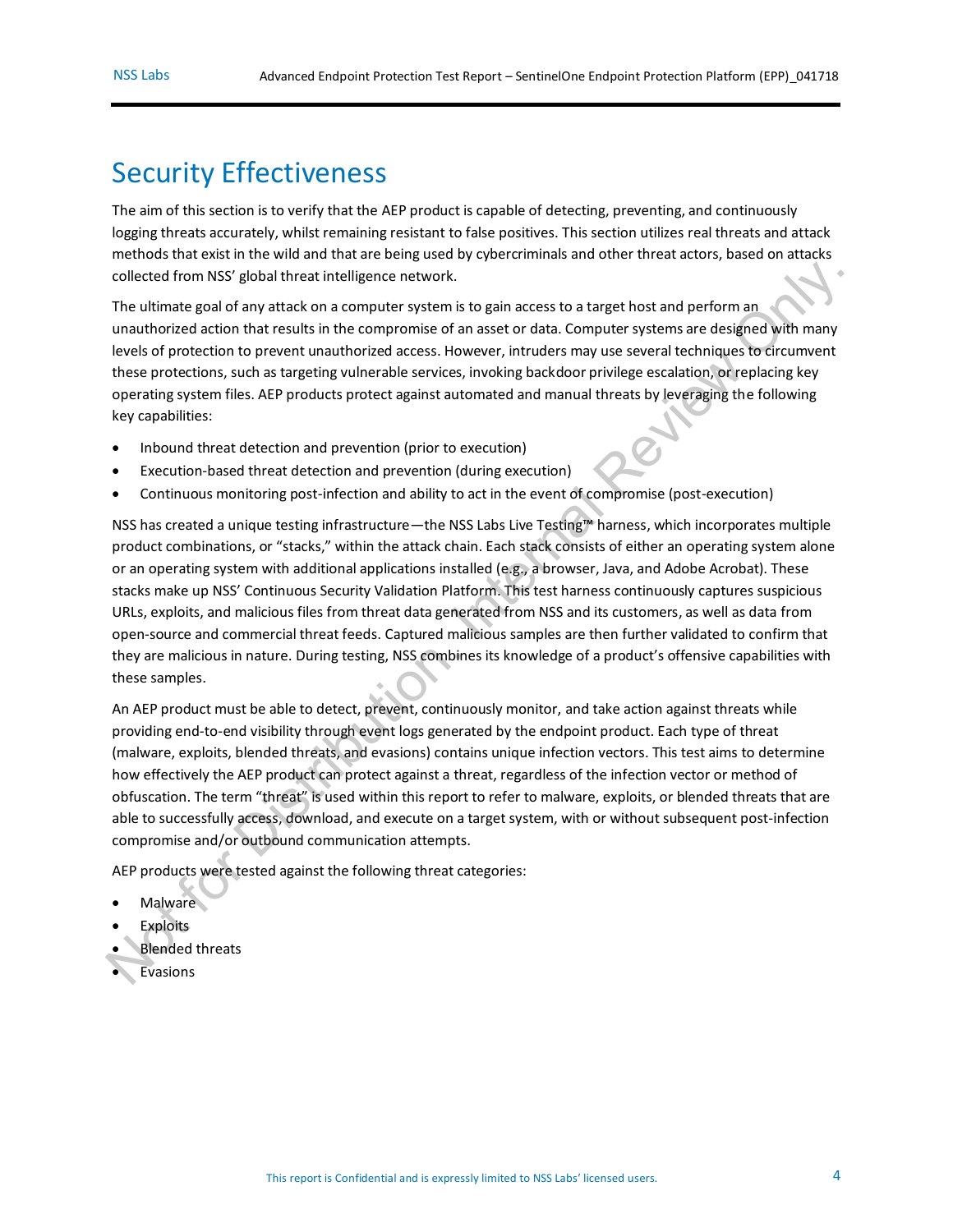Each category of threat is deployed via one of the following infection vectors:

- **HTTP**: These attacks are web-based, where the user is deceived into clicking on a malicious link (on, for example, a web page or a banner advertisement) to download and execute malware, or where the user merely needs to visit a web page hosting malicious code in order to be infected via exploits.
- **Email (IMAP4/POP3)**: These are inbound, email-based attacks where the user is deceived into clicking on a malicious link within an email to download and execute malware, or where the user is asked to visit a web page that hosts malicious code in order to be infected via exploit.

### <span id="page-4-0"></span>**False Positives**

The ability of the AEP product to correctly identify and allow benign content is as important as its ability to provide protection against malicious content. As part of initial setup and tuning, NSS ran various samples of legitimate application traffic, files, and documents, all of which the product was required to properly identify and allow. If any legitimate traffic was not allowed, this was recorded as a false positive. Figure 2 depicts the false positive results of the SentinelOne EPP after initial tuning. • Internal With an email to download and securit enables white the uncertainty and the security of the security of the security is a propertied to the security is a propertied to the security is a propertied to the securit

| Product                                                               | <b>False Positive Rate</b> |
|-----------------------------------------------------------------------|----------------------------|
| <b>SentinelOne Endpoint Protection Platform (EPP)</b><br>v2.0.1.10548 | $0.0\%$                    |

**Figure 2 – False Positive Rate**

### <span id="page-4-2"></span><span id="page-4-1"></span>**Malware**

One of the most common ways in which systems are compromised is by using socially engineered malware. This section focuses on social engineering techniques that deceive users into downloading malicious files delivered via the following infection mechanisms:

- HTTP
- Email (IMAP4/POP3)
- Offline threats
- Docs and scripts
- Unknown threats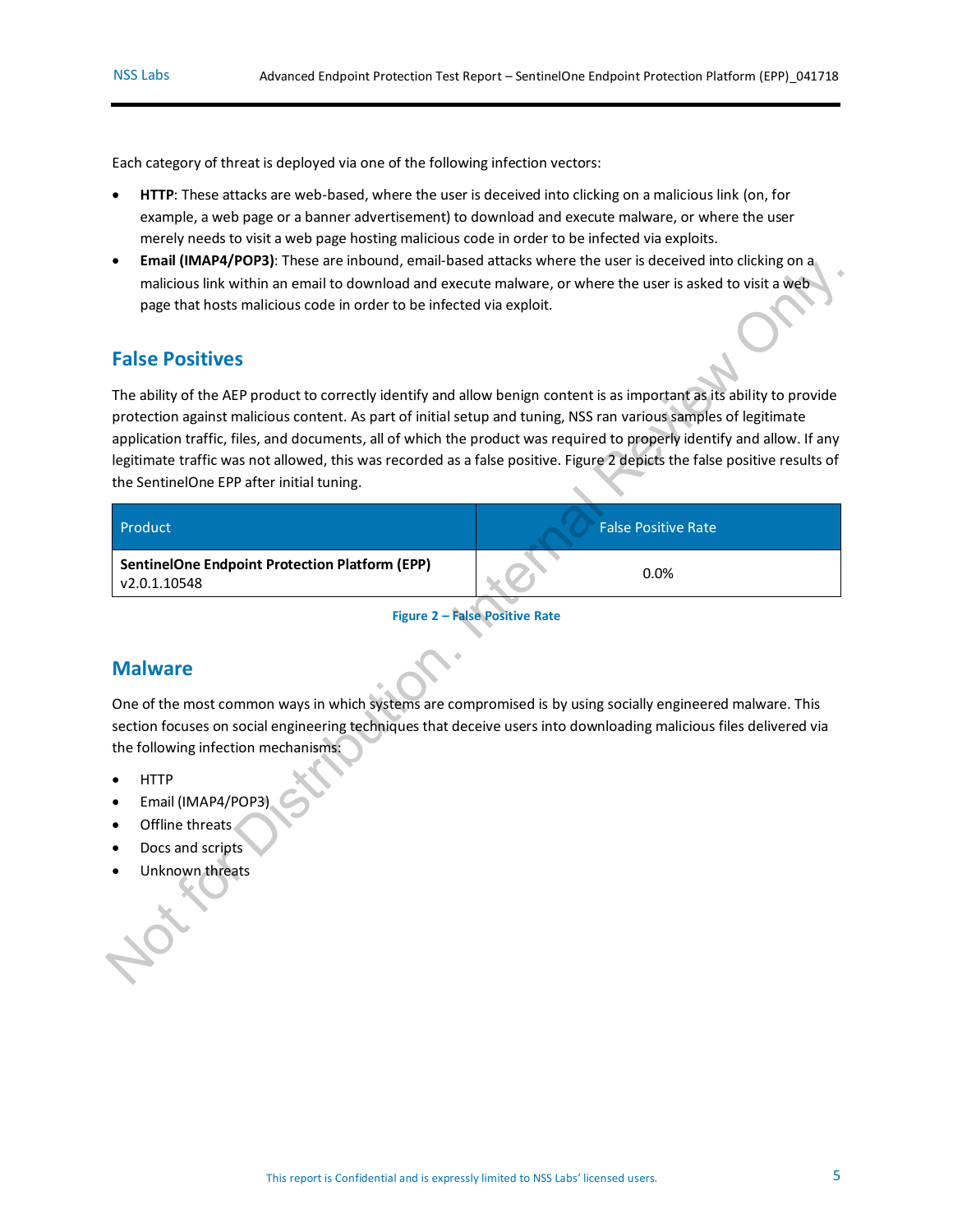#### <span id="page-5-0"></span>**Malware Delivered Using HTTP**

[Figure 3](#page-5-2) depicts test results for malware delivered using HTTP. During the test, the SentinelOne EPP's block rate for malware delivered over HTTP was 100.0%, and its additional detection rate was 0.0%.



#### **Figure 3 – Malware Delivered by HTTP**

#### <span id="page-5-2"></span><span id="page-5-1"></span>**Malware Delivered Using Email**

Figure 4 depicts test results for malware delivered using email (IMAP4/POP3) as its transport mechanism (e.g., a malicious email attachment). During the test, the SentinelOne EPP's block rate for malware delivered over email was 100.0%, and its additional detection rate was 0.0%.



<span id="page-5-3"></span>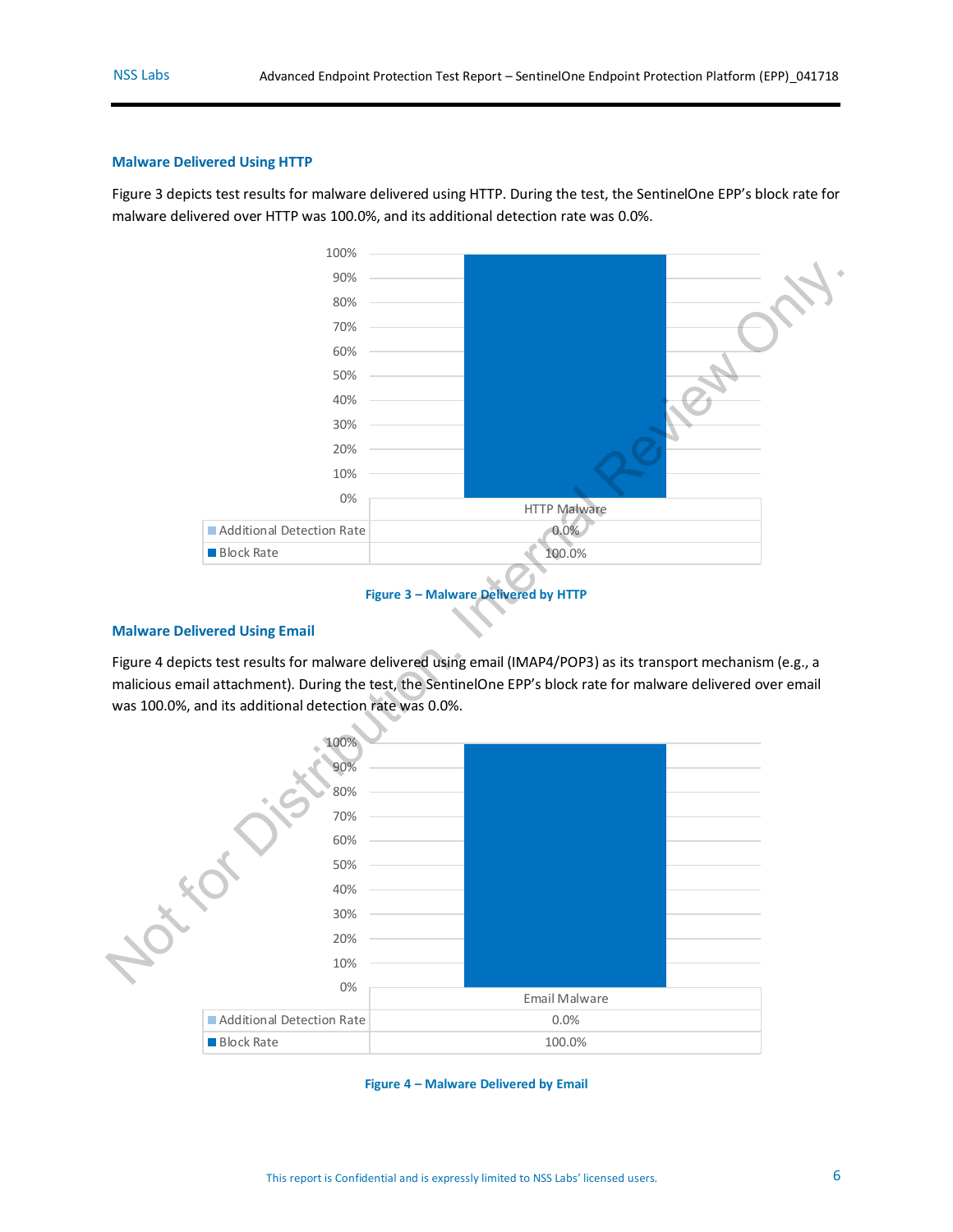#### <span id="page-6-0"></span>**Malware Delivered via Docs and Scripts**

[Figure 5](#page-6-2) depicts test results for malware delivered via docs and scripts. During the test, the SentinelOne EPP's block rate for malware delivered via docs and scripts was 100.0%, and its additional detection rate was 0.0%.



#### **Figure 5 – Malware Delivered via Docs and Scripts**

#### <span id="page-6-2"></span><span id="page-6-1"></span>**Malware Delivered via Offline Mechanism**

Figure 6 depicts test results for malware delivered via an offline mechanism. During the test, the SentinelOne EPP's block rate for malware delivered via an offline mechanism was 100.0%, and its additional detection rate was 0.0%.



<span id="page-6-3"></span>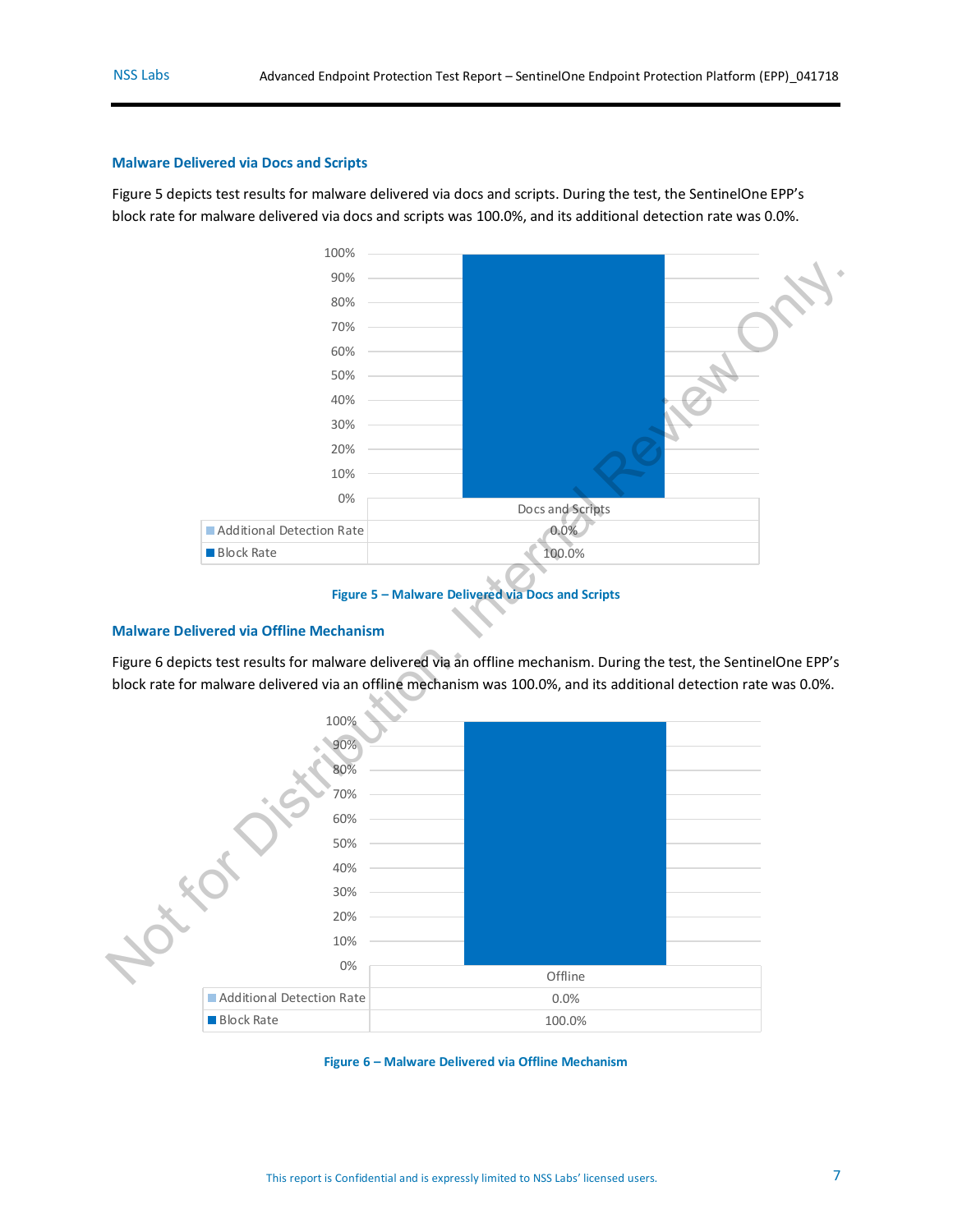#### <span id="page-7-0"></span>**Unknown Threats**

[Figure 7](#page-7-2) depicts test results for previously unknown malware introduced into the environment. During the test, the SentinelOne EPP's block rate for previously unknown threats was 53.8%, and its additional detection rate was 7.7%.





### <span id="page-7-2"></span><span id="page-7-1"></span>**Exploits**

Figure 8 depicts the results of exploits testing for the SentinelOne EPP. Exploits are defined as malicious software designed to take advantage of existing deficiencies, such as vulnerabilities or bugs, in hardware or software systems. During the test, the SentinelOne EPP's block rate for exploits was 98.4%, and its additional detection rate was 1.6%.



<span id="page-7-3"></span>**Figure 8 – Exploits**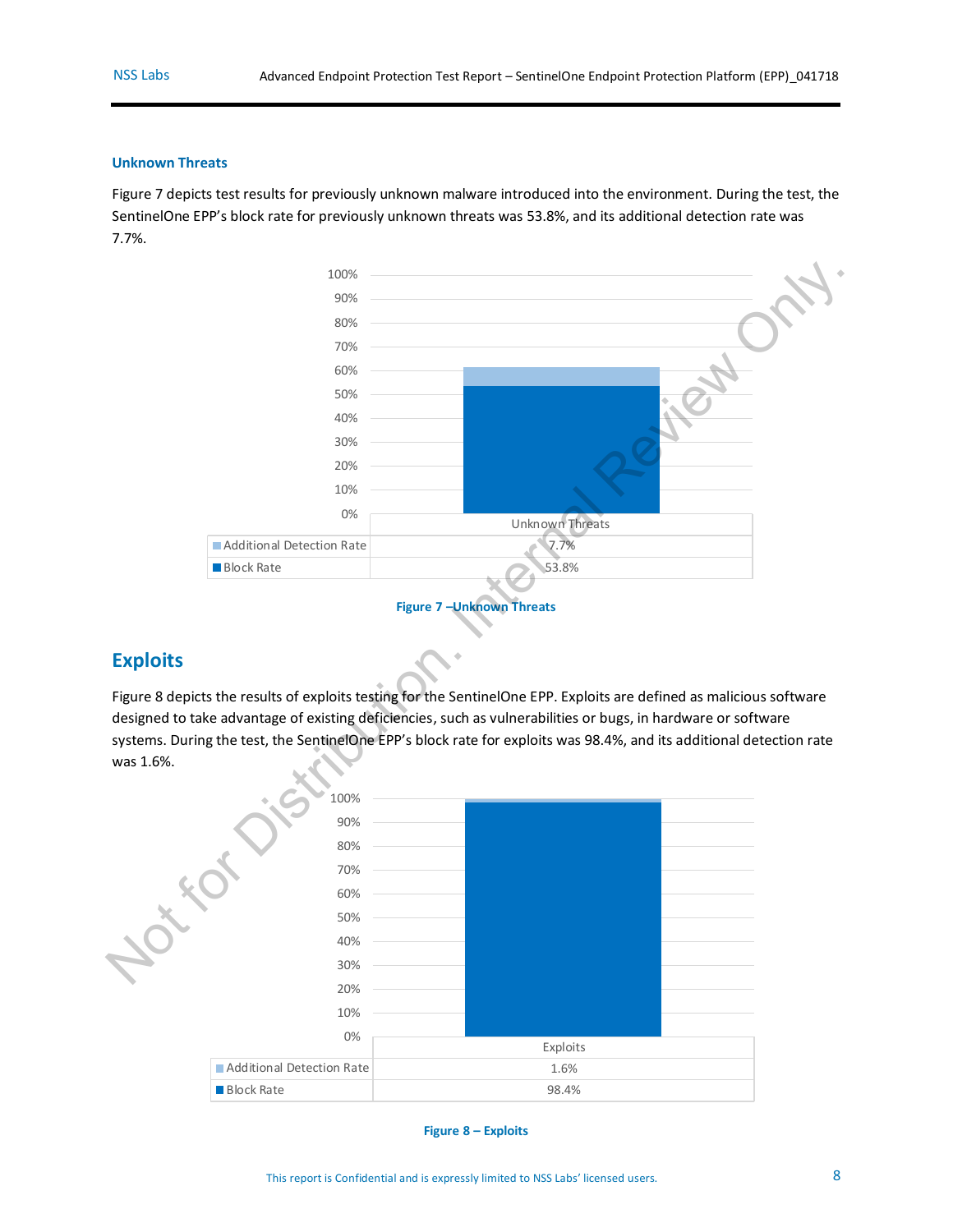### <span id="page-8-0"></span>**Blended Threats**

[Figure 9](#page-8-1) depicts the results of blended threats testing for the SentinelOne EPP. These threats possess the characteristics of both exploits and socially engineered malware. These threats attempt to make it difficult to distinguish between what is malicious and what is legitimate activity. They are executed by backdooring commonly used system administration tools such as PuTTy, or by executing remote commands using day-to-day sysadmin tools such as PsExec. Enterprises expect AEP products to be able to address this type of threat.

<span id="page-8-1"></span>During the test, the SentinelOne EPP's block rate for blended threats was 50.0%, and its additional detection rate was 10.0%.

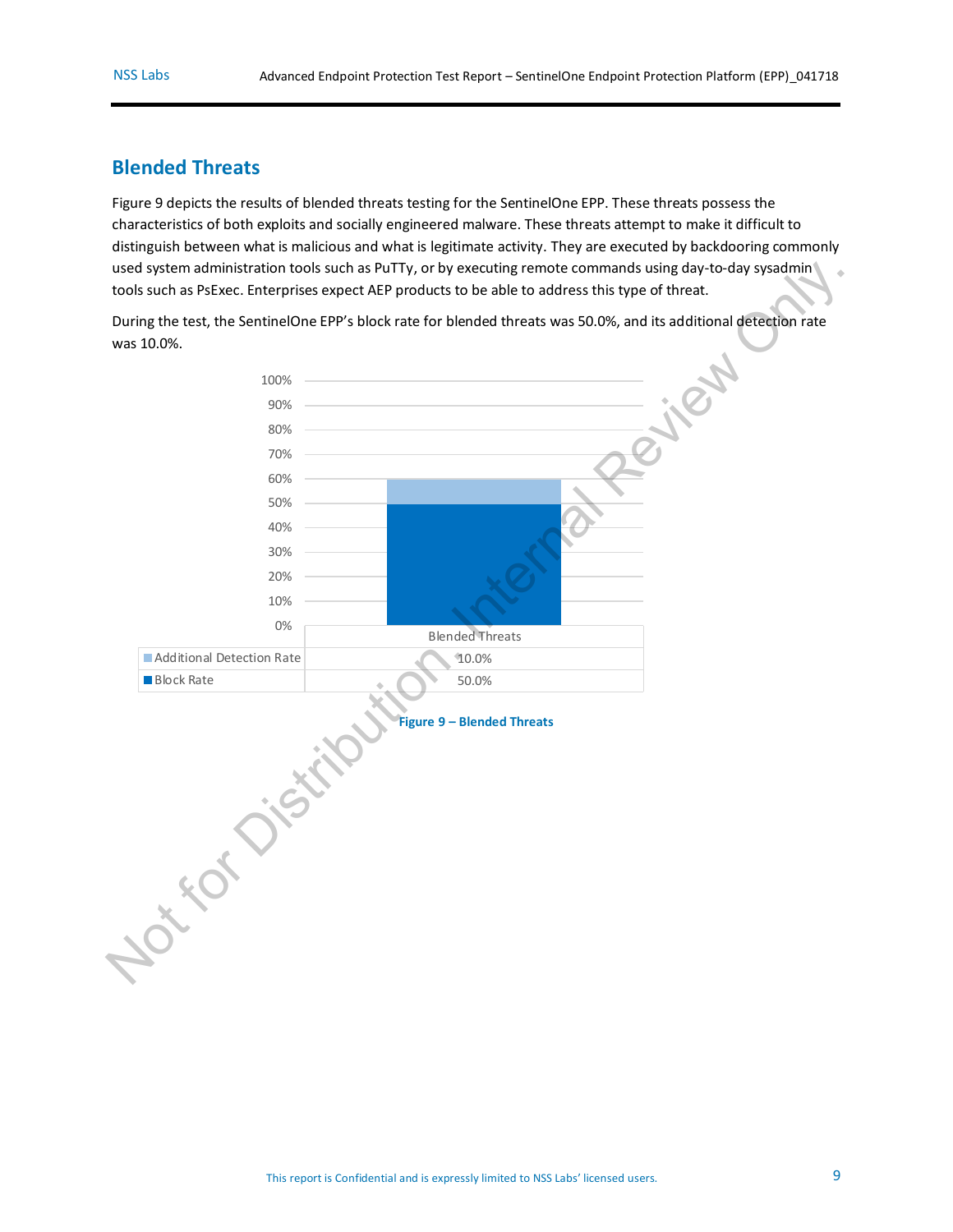### <span id="page-9-0"></span>**Resistance to Evasion Techniques**

[Figure 10](#page-9-1) depicts the results of evasions testing for the SentinelOne EPP. Cybercriminals deploy evasion techniques to disguise and modify attacks at the point of delivery in order to avoid detection by AEP products. If an AEP product fails to correctly identify a specific type of evasion, an attacker can potentially deliver malware that the product would normally detect. Attackers can modify attacks and malicious code in order to evade detection in a number of ways.

In this test, NSS verifies that the AEP product is capable of detecting, preventing, and continuously monitoring threats and that it is able to take action against malware, exploits, and blended threats when subjected to common evasion techniques. Please contact NSS for information on the evasions utilized.

<span id="page-9-1"></span>During the test, the SentinelOne EPP's block rate for evasion techniques was 100.0%, and its additional detection rate was 0.0%.

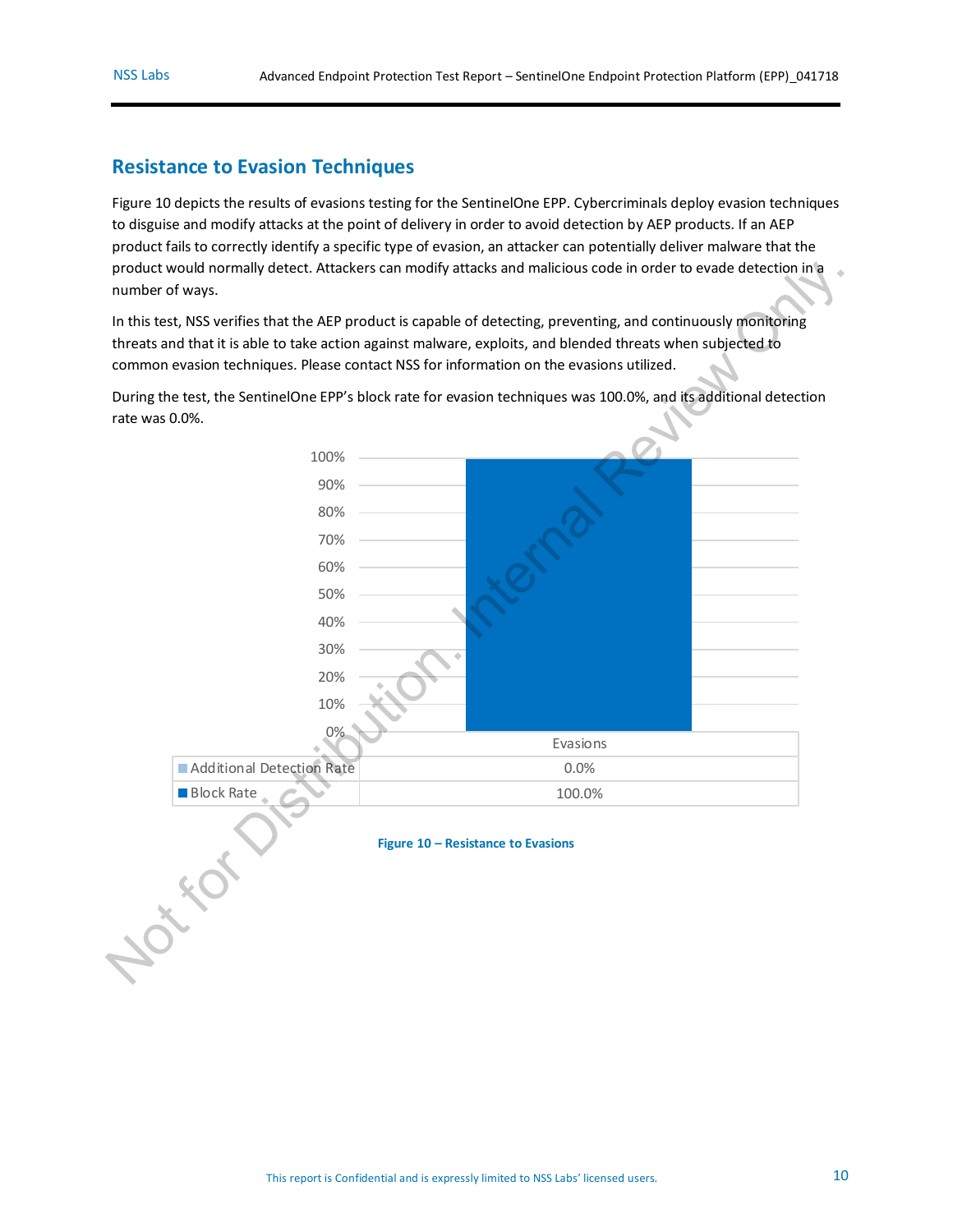# <span id="page-10-0"></span>Total Cost of Ownership (TCO)

Implementation of AEP products can be complex, with several factors affecting the overall cost of deployment, maintenance, and upkeep. All of these factors should be considered over the course of the useful life of the product, as well as any of its components and any application/service that is leveraged during testing.

- Product purchase The cost of acquisition
- Product maintenance The fees paid to the vendor (including software, maintenance, and updates)
- Installation The time required to configure the product, deploy it in the network, apply updates and patches, and set up desired logging and reporting
- Threat alerting and monitoring The time required to review and act on alerts and other threat information generated by the product during testing
- Upkeep The time required to apply periodic updates and patches from vendors, including software updates

### <span id="page-10-2"></span><span id="page-10-1"></span>**Calculating the Total Cost of Ownership (TCO)**

| Product purchase - The cost of acquisition<br>$\bullet$<br>Product maintenance - The fees paid to the vendor (including software, maintenance, and updates)<br>Installation - The time required to configure the product, deploy it in the network, apply updates and patches,<br>٠<br>and set up desired logging and reporting<br>Threat alerting and monitoring - The time required to review and act on alerts and other threat information<br>٠<br>generated by the product during testing<br>Upkeep - The time required to apply periodic updates and patches from vendors, including software updates<br><b>Calculating the Total Cost of Ownership (TCO)</b> |                             |             |             |            |  |
|---------------------------------------------------------------------------------------------------------------------------------------------------------------------------------------------------------------------------------------------------------------------------------------------------------------------------------------------------------------------------------------------------------------------------------------------------------------------------------------------------------------------------------------------------------------------------------------------------------------------------------------------------------------------|-----------------------------|-------------|-------------|------------|--|
| Calculations are based on vendor-provided pricing information. Where possible, the 24/7 maintenance and                                                                                                                                                                                                                                                                                                                                                                                                                                                                                                                                                             |                             |             |             |            |  |
| support option with 24-hour replacement is utilized, since this is the option typically selected by enterprise                                                                                                                                                                                                                                                                                                                                                                                                                                                                                                                                                      |                             |             |             |            |  |
| customers. Prices depicted include the purchase and maintenance costs for 500 software agents only; costs for                                                                                                                                                                                                                                                                                                                                                                                                                                                                                                                                                       |                             |             |             |            |  |
| central management solutions (CMS) may be extra.                                                                                                                                                                                                                                                                                                                                                                                                                                                                                                                                                                                                                    |                             |             |             |            |  |
|                                                                                                                                                                                                                                                                                                                                                                                                                                                                                                                                                                                                                                                                     |                             | Year 2 Cost | Year 3 Cost | 3-Year TCO |  |
|                                                                                                                                                                                                                                                                                                                                                                                                                                                                                                                                                                                                                                                                     |                             |             |             |            |  |
| Product                                                                                                                                                                                                                                                                                                                                                                                                                                                                                                                                                                                                                                                             | Year 1 Cost                 |             |             |            |  |
| <b>SentinelOne Endpoint Protection Platform</b><br>(EPP) v2.0.1.10548                                                                                                                                                                                                                                                                                                                                                                                                                                                                                                                                                                                               | \$13,875                    | \$13,875    | \$13,875    | \$41,625   |  |
|                                                                                                                                                                                                                                                                                                                                                                                                                                                                                                                                                                                                                                                                     | Figure 11-3-Year TCO (US\$) |             |             |            |  |
| For additional TCO analysis, including operational costs, refer to the TCO Comparative Report, which is available at                                                                                                                                                                                                                                                                                                                                                                                                                                                                                                                                                |                             |             |             |            |  |
| www.nsslabs.com.                                                                                                                                                                                                                                                                                                                                                                                                                                                                                                                                                                                                                                                    |                             |             |             |            |  |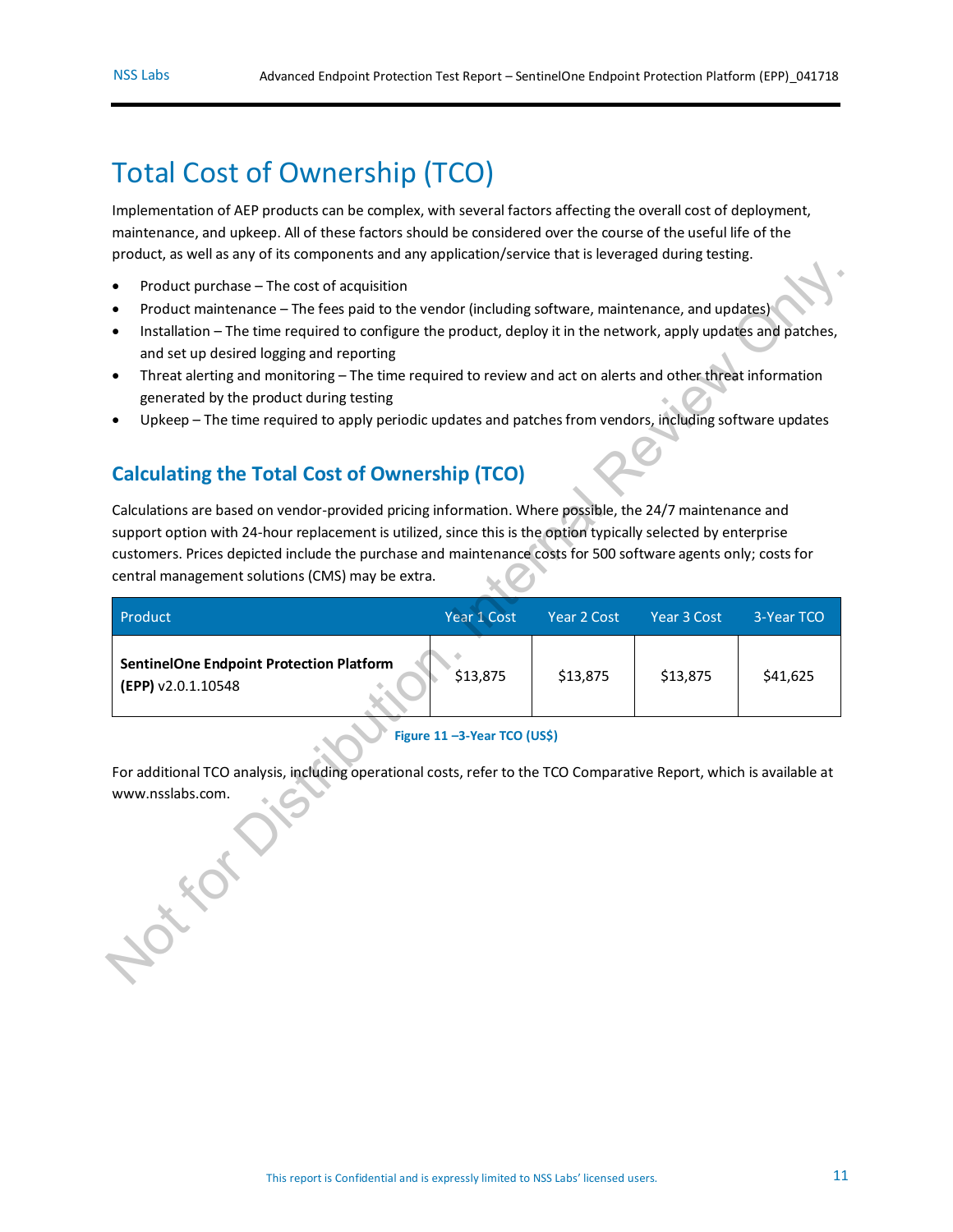# <span id="page-11-0"></span>Appendix A: Product Scorecard

<span id="page-11-1"></span>

| <b>Test Results</b>                   |                   |                                  |  |  |
|---------------------------------------|-------------------|----------------------------------|--|--|
| False Positives (detection accuracy)  | 0.0%              |                                  |  |  |
| Malware (various delivery mechanisms) | <b>Block Rate</b> | <b>Additional Detection Rate</b> |  |  |
| <b>HTTP</b>                           | 100.0%            | 0.0%                             |  |  |
| Email                                 | 100.0%            | 0.0%                             |  |  |
| Docs and Scripts                      | 100.0%            | 0.0%                             |  |  |
| Offline Threats                       | 100.0%            | 0.0%                             |  |  |
| Unknown Threats                       | 53.8%             | 7.7%                             |  |  |
| Exploits                              | 98.4%             | 1.6%                             |  |  |
| <b>Blended Threats</b>                | 50.0%             | 10.0%                            |  |  |
| Evasions                              | 100.0%            | 0.0%                             |  |  |
| XXX<br>HILL N                         |                   |                                  |  |  |

**Figure 12 – Scorecard**